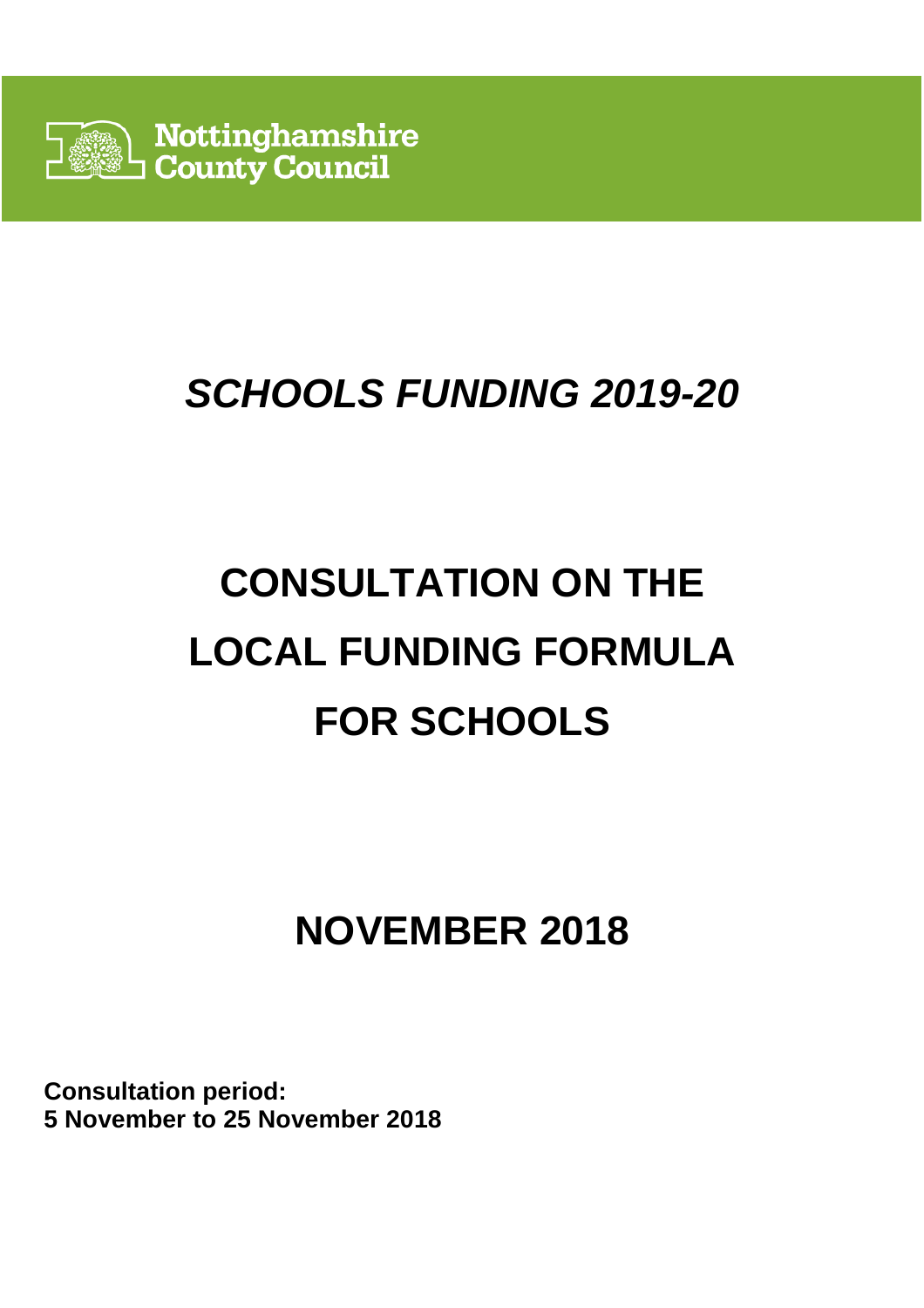| <b>Section</b> | <b>Contents</b>                                                    | Page           |
|----------------|--------------------------------------------------------------------|----------------|
|                |                                                                    |                |
| 1              | Introduction                                                       | $\overline{2}$ |
|                |                                                                    |                |
| $\overline{2}$ | National Funding Formula (NFF) Update                              | 3              |
|                |                                                                    |                |
| 3              | Nottinghamshire Schools Block Funding Allocation 2019-20           | 4              |
|                |                                                                    |                |
| 4              | Approach to the Schools Block Funding Formula Consultation 2019-20 | 4              |
|                |                                                                    |                |
| 5              | Schools Block Funding Formula Consultation Proposals 2019-20       | 5              |
|                |                                                                    |                |
|                | Transfer of 0.5% of Schools Block Funding to the High Needs Block  | $5 - 8$        |
|                | Update to the Primary Low Prior Attainment Factor Value            | 8              |
|                | Minimum Per Pupil                                                  | 8              |
|                | Minimum Funding Guarantee                                          | 9              |
|                | <b>Technical Adjustments</b>                                       | 10             |
|                | Gains Cap                                                          | 10             |
|                | De-delegation                                                      | 11             |
|                |                                                                    |                |
|                |                                                                    |                |
|                | Table 3 2018-19 Local Funding Formula                              | 12             |
|                |                                                                    |                |

**Appendix A Financial Models** 

**Appendix B HNB Financial Projections 2019-20** 

**Appendix C Nottinghamshire High Needs Block Review**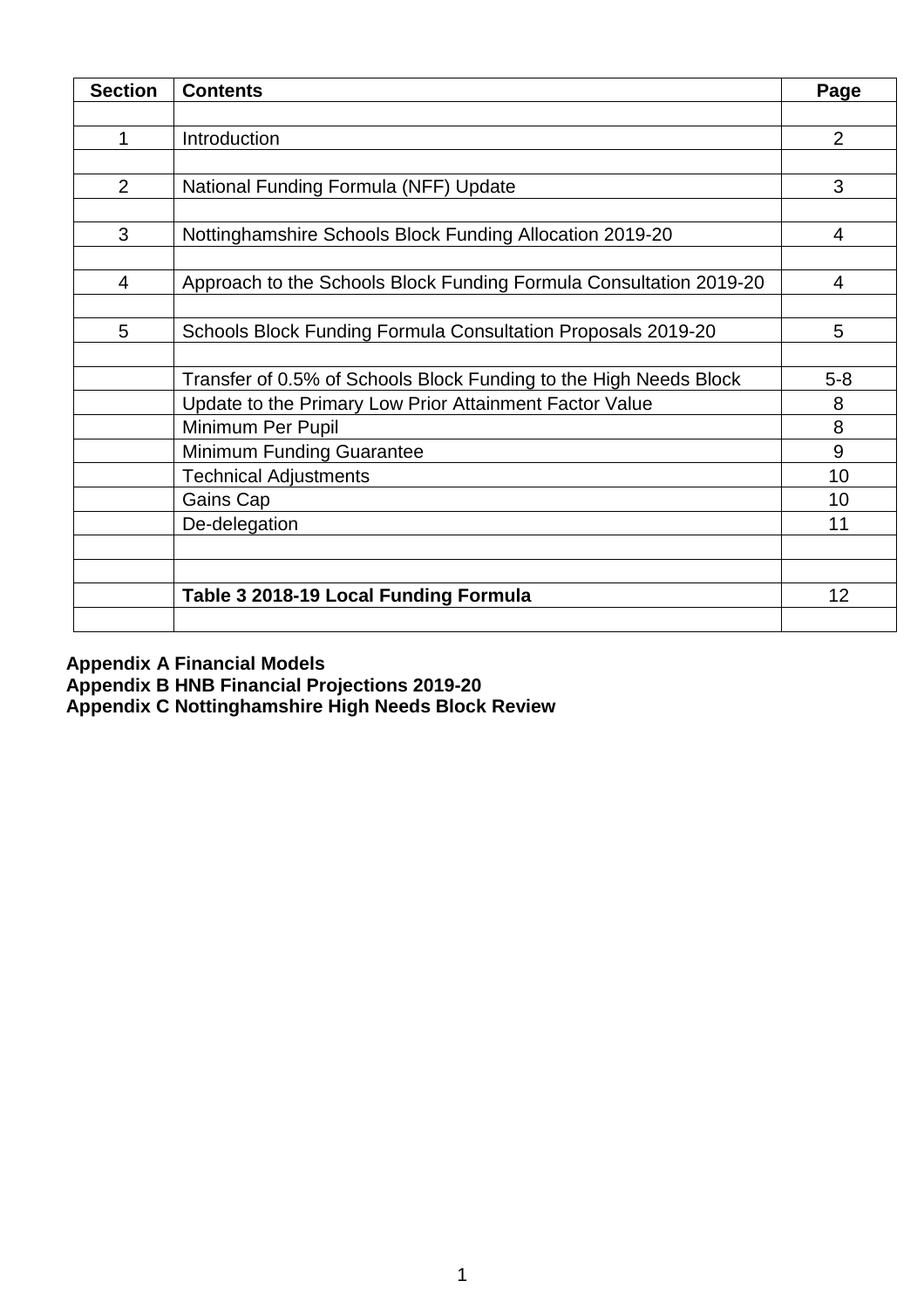# **1 Introduction**

- 1.1 The purpose of this consultant exercise is to seek the views of maintained schools and academies on the formula changes the County Council and Schools Forum should consider for 2019-20.
- 1.1.1 The introduction of the national funding formula (NFF) in 2018-19 was a significant change with this determining the funding blocks within the Dedicated Schools Grant (DSG) and the funding allocations that LAs would receive in the 2018-19 and 2019-20 financial year. Although this was introduced it was still for local authorities (LAs) together with their schools forums to determine the local funding formula.
- 1.2 The principle consulted on and adopted in 2018-19 was to mirror the NFF as far as possible. This was achieved with the NFF formula factors, unit values and minimum per pupil level being adopted. However the transitional protection and gains cap commitments had to be reduced to fund the agreed transfer to the High Needs Block (HNB). Table 3 at the end of this document details the 2018-19 local funding formula.
- 1.3 In July 2018 the DfE published the LA Schools Block indicative funding allocations for 2019-20 together with other NFF policy changes some of which impact on the consultation for that year.
- 1.4 Proposed changes to the 2019-20 Early Years funding formula is the subject of a separate consultation.
- 1.5 Pupil Premium and funding from the High Needs block will continue to be distributed by the methods prescribed or agreed outside of the local funding formula (LFF).
- 1.6 The consultation on the proposals will be launched on 5 November 2018 and be open until 25 November 2018 and provides an opportunity for schools to express their views on the proposals. It is available through Citizen Space via the link: https://consult.nottinghamshire.gov.uk/schools/496bcf18. The responses will be considered by the Schools Forum on 6 December 2018.
- 1.7 **The financial models provided with the consultation are for illustrative purposes only and do not reflect the funding that will actually be received by a school in 2019-20. They are based on the data used to determine schools' 2018-19 budgets. The multipliers implied by the modelling cannot be guaranteed for 2019-20 at this stage.**
- 1.8 The local funding formula for 2019-20 will be finalised based on affordability of the 2019- 20 Dedicated Schools Grant settlement and issued pupil data sets in late December 2018. Individual school budget allocations will be confirmed to local authority maintained schools by 28 February 2019. The ESFA will confirm academy budgets during March 2019.
- 1.9 The final formula will be submitted to the Education & Skills Funding Agency (ESFA) by 21st January 2019 and recommended to the County Council's Policy Committee for approval on 23 January 2019.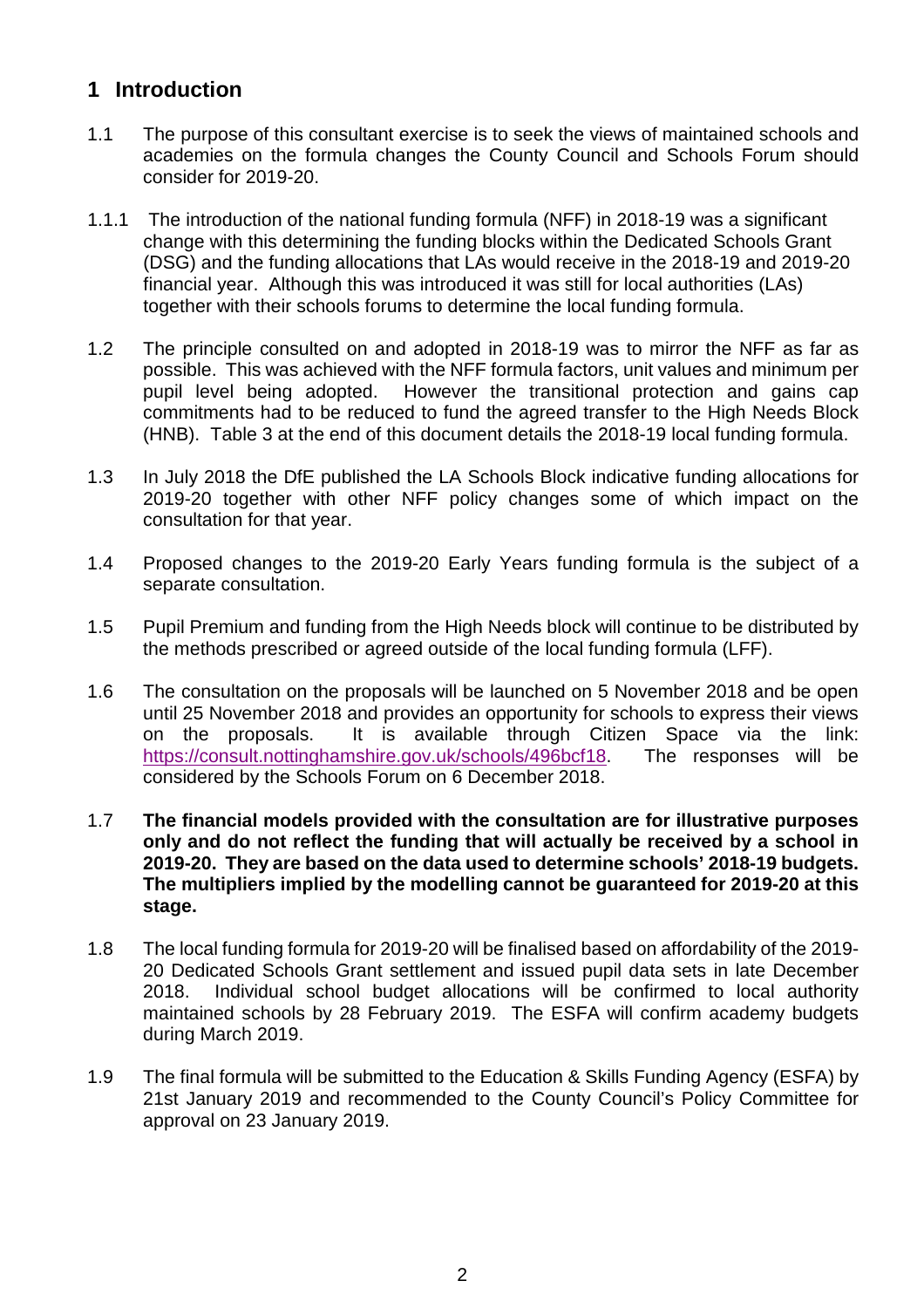# **2 NFF Update**

- 2.1 In July 2018 the DfE published its update to the NFF, including notional allocations for schools, the primary and secondary units of funding that LAs allocations will be based on for 2019-20. It also included a number of policy changes as follows:
- The funding allocation for growth will change and be allocated on a formulaic basis although it is still up to LAs how to distribute the funding. The allocation for Nottinghamshire will not be known until the final funding allocations are announced in December 2018.
- Minimum per pupil amounts introduced for middle/KS3 schools to £4,600 and for KS4 only schools £5,100.
- Reduction in the primary low prior attainment factor value from £1,050 to £1,022 to maintain the overall funding level in view of an increase in the cohort.
- 2.2 The government has also confirmed that local authorities will continue to determine local formula in 2020-21 due to the significant progress across the system in moving towards the NFF in its first year.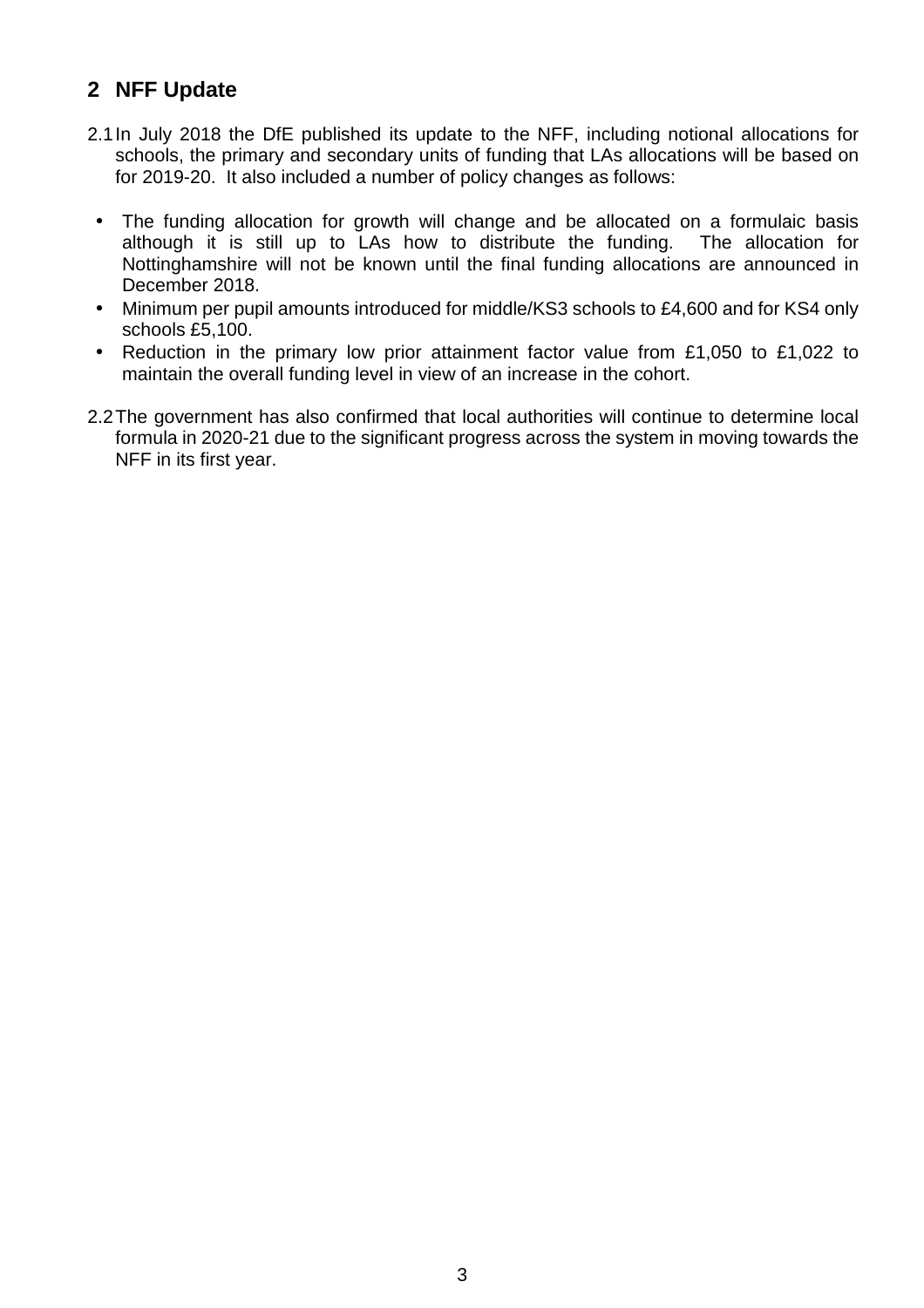# **3 Nottinghamshire Schools Block Funding Allocation for 2019-20**

3.1 The NFF funding allocation for Nottinghamshire is set out below. This is indicative because the quantum will be determined by the pupil numbers obtained from the October 18 census. The 2019-20 per pupil unit of funding for primary and secondary has increased to reflect the second year of the NFF funding commitments previously announced.

|                                           | October 2017<br><b>Pupil No.'s</b> | Unit of<br>Fundina | 2018-19     | October 2017<br><b>Pupil No.'s</b> | Unit of<br>Fundina | 2019-20               | <b>Funding</b><br><b>Increase</b><br>% |
|-------------------------------------------|------------------------------------|--------------------|-------------|------------------------------------|--------------------|-----------------------|----------------------------------------|
| Primary                                   | 66.195                             | 3.927              | 259.968.341 | 66.194                             |                    | 3,946 261,231,635     | 0.49                                   |
| Secondary                                 | 40.526                             | 4.985              | 202,020,258 | 40.523                             |                    | 5,013 203,146,701     | 0.57                                   |
| Growth Fund, Rates, Premises and Mobility |                                    |                    | 7,129,182   |                                    |                    | 7.484.523             | 4.98                                   |
|                                           | 106.721                            |                    | 469,117,781 | 106,717                            |                    | 471,862,859 2,745,078 |                                        |

#### **Table 1 Schools Block funding Allocation**

- 3.2 The 2019-20 funding allocation is calculated as a per pupil amount for primary and secondary schools. These amounts are derived after the NFF has been applied i.e. the total NFF funding allocations are calculated for primary and secondary phases and these are then divided by the number of pupils in each phase. This means that individual LAs still have different per pupil amounts.
- 3.3 The indicative allocation implies that there is £2.745m additional funding for Nottinghamshire. The financial modelling allows a contingency for an increase in school rates and to fund the planned new free school in Hucknall due to open in September 2019. The local authority is required to ensure the school is appropriately funded at the same level as all publicly funded schools.
- 3.4 The school tables provided by the DfE give notional allocations for individual school budgets for 2019-20 but these were illustrative only and do not represent the funding that a school will actually receive in that financial year.

#### **4 Approach to the Schools Block Funding Formula Consultation for 2019-2020**

- 4.1 A report was presented to the Schools Forum on 18<sup>th</sup> October to discuss the approach to be taken to the formula construction for 2019-20 and factors which need taking into consideration to inform the consultation proposals. This also had accompanying financial models to show the impact on schools of possible consultation options.
- 4.2 Based on the indicative funding allocation for Nottinghamshire there will be some additional funding available for distribution to schools through the funding formula. The discussion at the forum was with a view to distributing this in a way that was fair and equitable and continued to move schools towards the NFF whilst providing a broad benefit to most schools who were due to see a year on year increase in their funding under the NFF. It is with this aim in mind that the consultation proposals have been formulated.
- 4.3 It should be reiterated here that the funding allocation is only indicative and there are a number of factors which will influence the final allocation i.e. the amount of growth funding received under the new formula, the increase cost of rates and the actual 2019-20 DSG schools block allocation. However in the main schools will not receive less than there 2018-19 funding allocation unless their pupil numbers have reduced.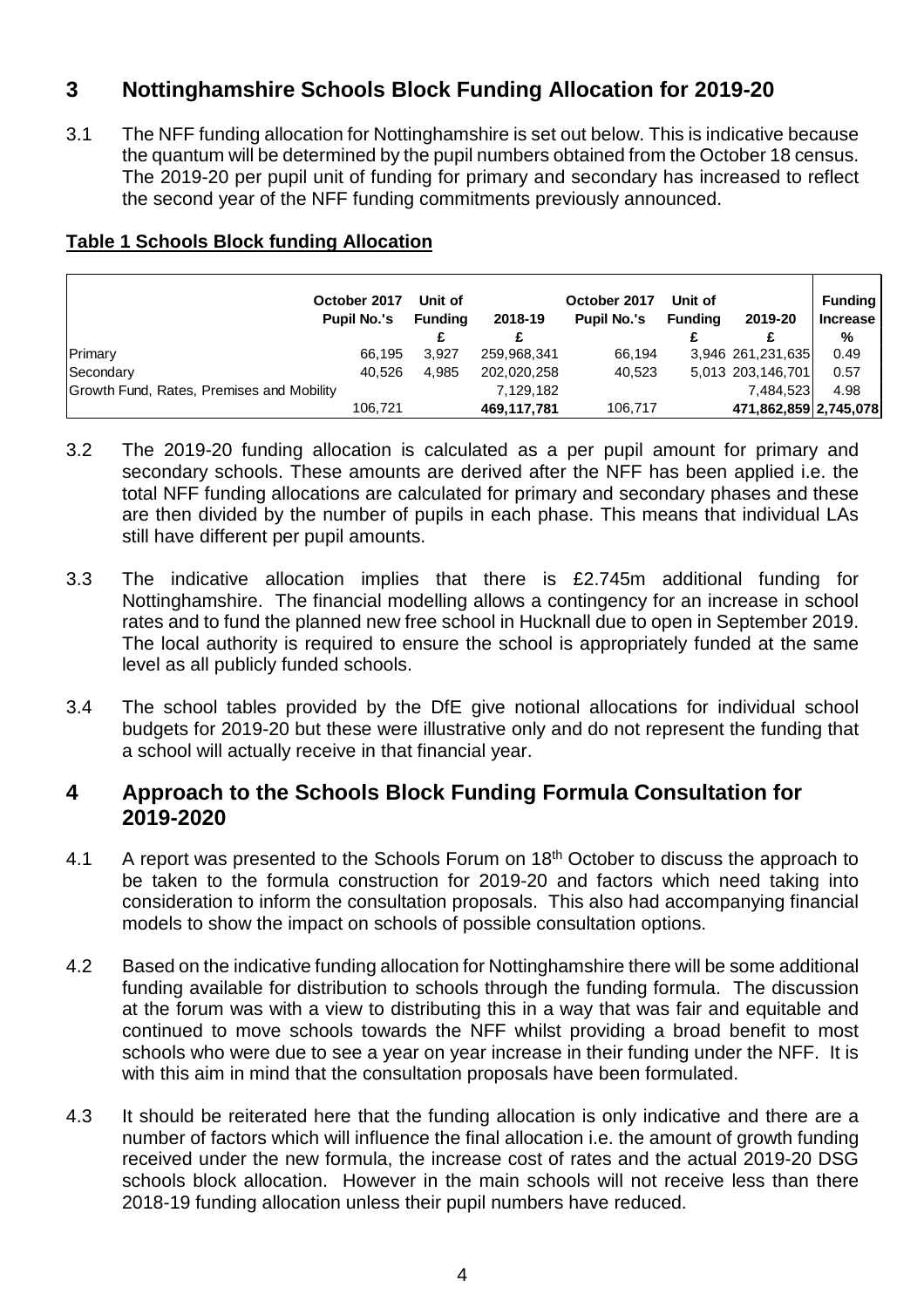- 4.4 Now that the Nottinghamshire local funding formula (LFF) mirrors the NFF factors and unit values the key variables within the formula to vary school funding allocations are:
	- The Minimum Per Pupil (MPP) amount should this be increased?
	- What level of protection should the Minimum Funding Guarantee (MFG) provide?
	- What level of gains should be released?
	- Should the primary low prior attainment unit value be reduced to maintain the 'mirror' with the NFF.
- 4.5 The consultation proposals are not mutually exclusive and a change in one element impacts on another. The modelling reflects the inter dependencies of these elements.
- 4.6 The budget pressures continue within the High Needs block which funds the most appropriate support package for individuals with SEND in a range of settings. In order to address these pressures a 0.5% funding transfer is proposed again from the schools funding block to the High Needs block. The rationale for this is contained within paragraphs 5.1 to 5.21 below.

# **5 Schools Block Funding Formula Consultation Proposals**

## Transfer of 0.5% Funding from the Schools Block to the High Needs Block

- 5.1 The consultation for 2018-19 included a proposal to transfer 0.5% from the schools' block to the high needs' block to address significant budget pressures in 2018-19. This proposal was agreed by the Forum and £2.3 million was subsequently transferred from the 2018-19 schools block to the HNB.
- 5.2 In September 2018 a report was considered by the Schools Forum which highlighted the continuation of the significant and growing budget pressures in the High Needs block with the current financial year projecting a £2.4m overspend and for 2019-20 an overspend of £7.1m Appendix B refers.
- 5.3 The projected overspend for 2018-19 was more than originally projected when the consultation took place and further reductions had to be made to address the then £5.3m projected overspend which included:
	- reduced HLN allocations.
	- combined AFN and FNF budgets with a reduced overall combined budget allocation.
	- reduced allocations to school behaviour and attendance partnerships.
	- delay to the growth of Special Schools.
	- continued reduction to the unit funding to four Special Schools in line with the minimum funding guarantee.
	- a freeze on vacancies in the Specialist Family Support Service.
- 5.4 Despite the transfer and the additional actions taken as outlined in paragraph 5.3 above, the HN block continues to experience extreme financial pressure, with current projections suggesting significant overspend.
- 5.5 These pressures have occurred despite the introduction of the NFF. The calculation of both the LA's and individual schools' budgets is a complex process with many variables determining final allocations. The simple reality is that the new funding formula, from Nottinghamshire's perspective, is not fairer than the formula which pre-dated it.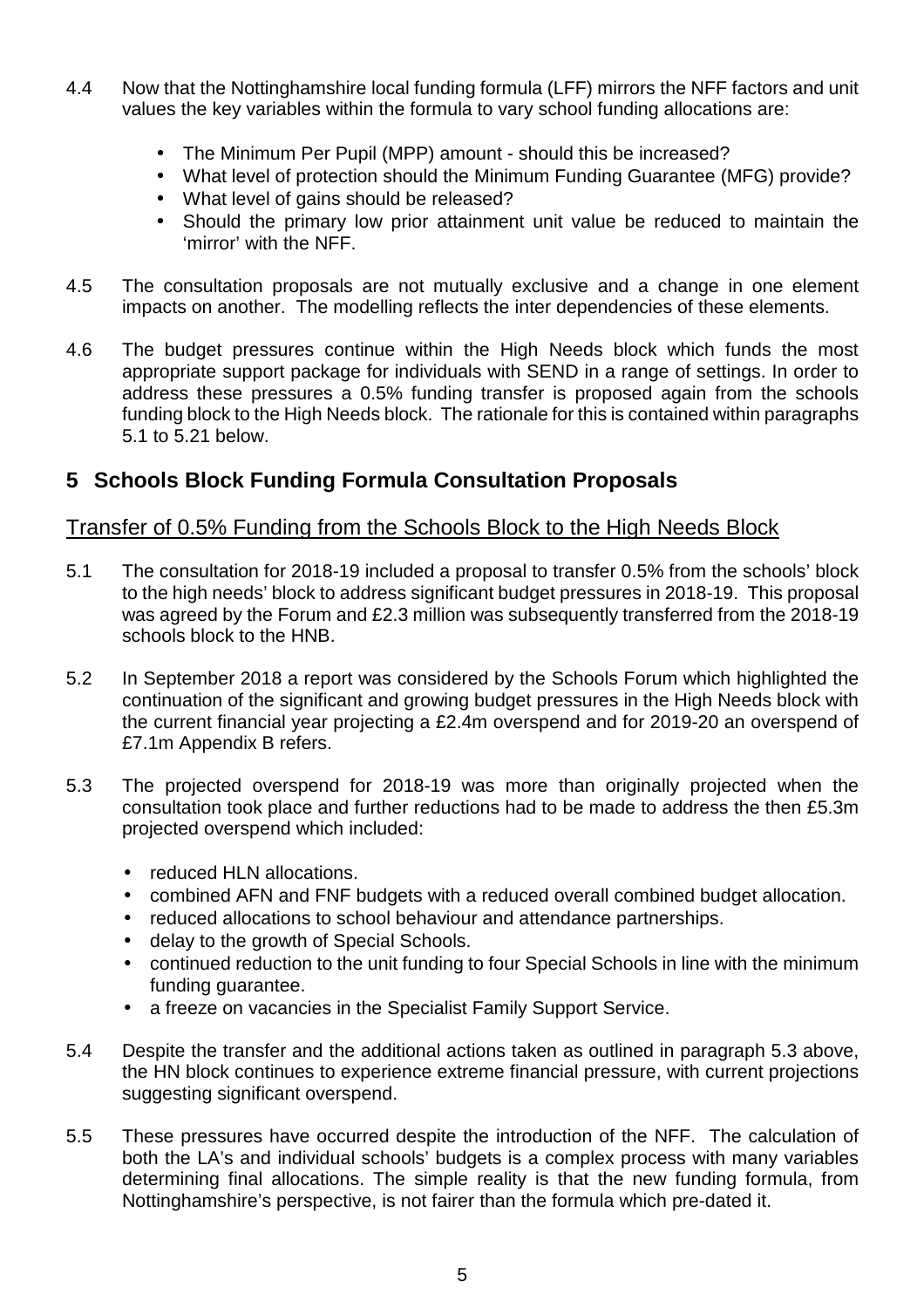- 5.6 The average HNB funding per head of the 2-18 year old population is £491, compared with Nottinghamshire's funding per head which is £394. This would suggest that if Nottinghamshire was to be funded at the national average we would receive an additional £15.3 million in the HNB.
- 5.7 The local authority and publically funded schools anticipated greater gains from the NFF. However in reality the NFF has continued to build in inequity, since 50% of the budget is still based on historic expenditure and gains have been capped at 3% per year.
- 5.8 The removal of the gains cap would release a further £2.7 million to the Nottinghamshire High Needs Block. However this would still be insufficient to meet the full cost of demand, even with the 0.5% transfer from the schools budget for the 2019-20 financial year and for the foreseeable future.
- 5.9 The actions taken for 2018-19 to reduce the value of HLN allocations could have created a cost neutral budget for HLN had there been no further increase in numbers requiring this level of support. However, by March 2018 the number of pupils requiring HLN funding had increased by 13.7% (591 pupils compared with 520 in 2016/17). The full year effect of this growth is first being realised in 2018-19. Increasing demand in 2018-19 will be further felt in 2019/20. Based on the increased pressure on this budget to date it is predicted that there will be an increase in pupils accessing HLN from 591 to 648 in 2019/20.
- 5.10 The reduction in the combined AFN/FNF allocations has coincided with some families of schools removing their family SENCO role in order to target more funding at individual children. As a result, SENCOs in some schools have not had ready access to local support through the family SENCO and are consequently more reliant on external services.
- 5.11 Partnerships are reporting that they are experiencing significant difficulty in meeting the needs of all pupils at risk of exclusion, Fair Access admissions and those with social emotional and mental health needs, given the reduced partnership funding devolved in 2018-19. Partnerships have made staff redundant, closed small group provisions, and reduced the number and type of interventions available to vulnerable students, including access to personalised education packages and access to alternative education provision. The Partnership Team has reported an increase in numbers of both fixed term and permanent exclusions. There were 17 permanent exclusions in the summer term of 2016- 2017 which has risen to 24 permanent exclusions in the summer term 2017-2018.
- 5.12 As well as the budget reductions discussed above, a number of improvements in relation to SEN Case Work, have been made and more are planned over the coming months in relation to the work of the Integrated Children's Disability Service (ICDS). It is accepted that the design of the new service did not sufficiently account for the volumes and complexity of work. This is no fault of the service itself. An increase in staffing, an increase in senior practitioner roles, the move towards an end-to-end casework model, digitisation of systems to support co-production and practitioner engagement and better engagement with Family SENCOs are all areas being swiftly developed to address these challenges. The revised Needs Assessment panel procedures, encouraging schools (or early years settings) and parents to jointly apply for assessments are now embedded and this has increased the percentage of assessments appropriately leading to an Education, Health and Care Plan (EHCP).
- 5.13 In addition, the local authority is taking further action in 2018-19 aimed at reducing the continued and increasing pressure on the Independent Non Maintained part of the High Needs Block. Nottinghamshire has refreshed the process by which placements in the INM / AP sector are formally approved by setting up a 'specialist provision panel, chaired by the Service Director of Commissioning and Resources. The aim is to ensure that each and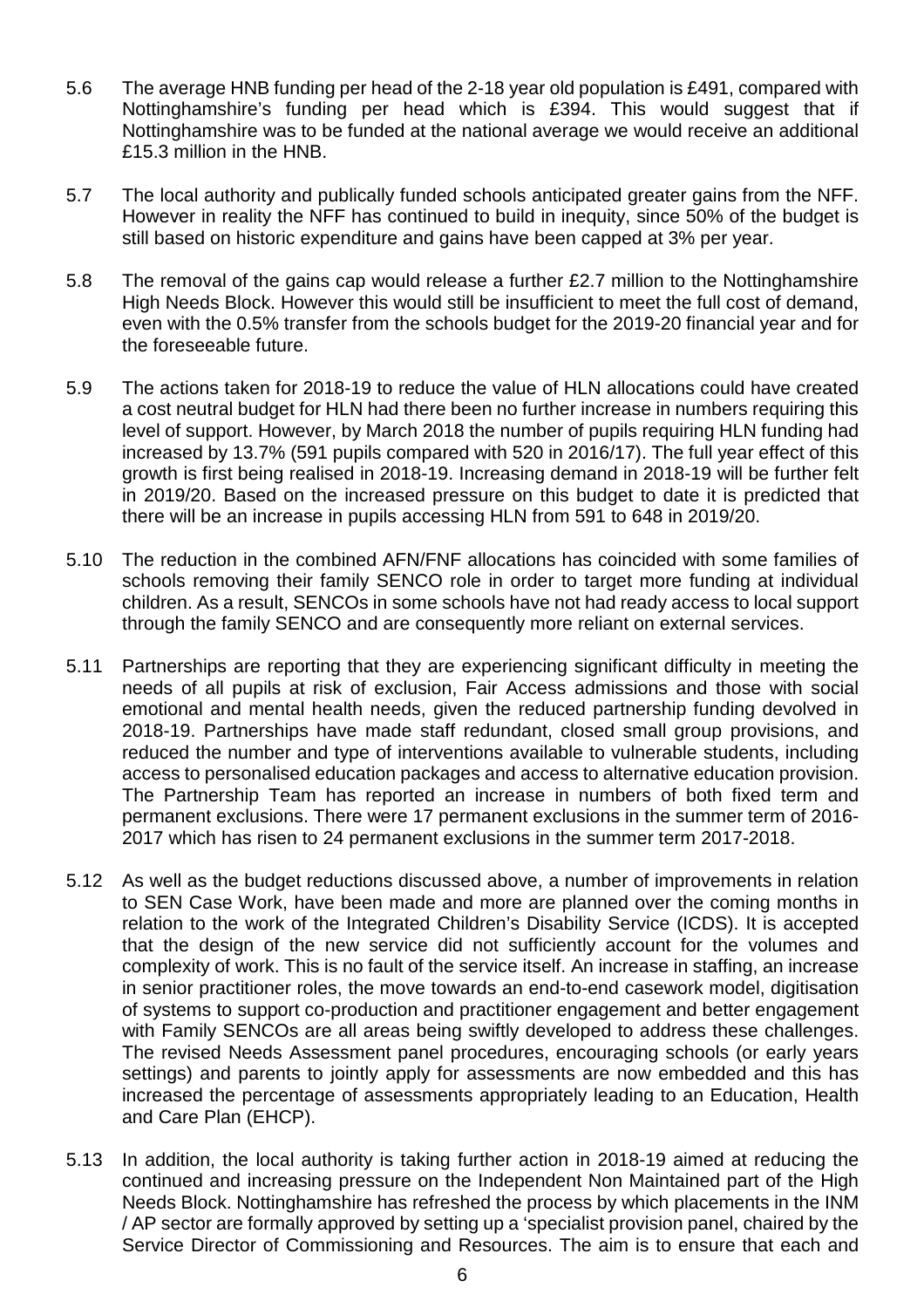every placement is an 'option of last resort', that is taken only when there is both clear evidence of need and also that all other options within the graduated response process have been robustly appraised and tested out. This approach provides an appropriate degree of challenge to colleagues within both the local authority and schools. It also requires the support and buy-in of all stakeholders so that we can collectively manage the demand element of the financial pressure on this budget. The impact to date of this includes:

- increased scrutiny and accountability related to high cost placements, meaning that some placement decisions have been returned to schools to consider more cost effective provision at a school level.
- changes to decisions on Post 16 provision, which have brought the decisions for pupils with an EHCP plan more in line with post 16 provision for all children (at lower cost)
- more clarity about which elements should be classified as social care rather than education.
- 5.14 There is ongoing work taking place to challenge the level of claims being made by FE colleges for additional support (top up), as well as changes to planning around Post-16 placements. ICDS and the Commissioning team are challenging FE colleges to reduce requests for additional funding to meet needs. As noted in the paragraph above the impact to date of this change has been to better align post 16 provision with corresponding packages for a young person without an EHC Plan.
- 5.15 The local authority is continuing to work with providers to establish new commissioning and contracting arrangements where these indicate economic gain. It is intended that this will enable a number of block contracts to be developed for major providers, with whom the Council traditionally commissions a critical mass of places for Nottinghamshire young people. This type of contract provides the increased certainty of guaranteed income for INM settings in return for reserving a given number of school places at an attractive rate for the Council. Such arrangements are well established in the Council's commissioning of children's residential care placements and could be equally successful in the commissioning of specialist education placements. To date there have been initial meetings with two of our larger providers and we are aiming to have contracts in place for the next financial /academic year, subject to appropriate legal processes being in place.
- 5.16 In addition, the local authority is working on initiatives to assess the relative benefits of developing regional and / or sub-regional approaches to commissioning given that increasing unit costs are an issue facing all local authorities. A County Council officer is leading a regional project – funded by the 9 East Midlands Councils responsible for children's services – to assess the feasibility of a regional approach to specialist education commissioning. In fact, the County Council already works collaboratively with Nottingham City Council and other neighbouring authorities in the commissioning of services, including several for children and young people. Building on this, we are also assessing the merits of establishing more formal sub-regional joint commissioning arrangements with Derbyshire and Derby City Councils which could, for example, lead to shared block contracts with key providers across the D2N2 (Derby City, Derbyshire, Nottingham City and Nottinghamshire CC) footprint.
- 5.17 The High Needs Block review, carried out by external Consultant Psychologist between January and May 2018 has made a series of recommendations to inform the local authority and schools on options for possible change to the use of this budget, in order to meet need in a more cost effective way. A summary of outcomes was presented to Schools Forum in June 2018 and the final report is included as Appendix C.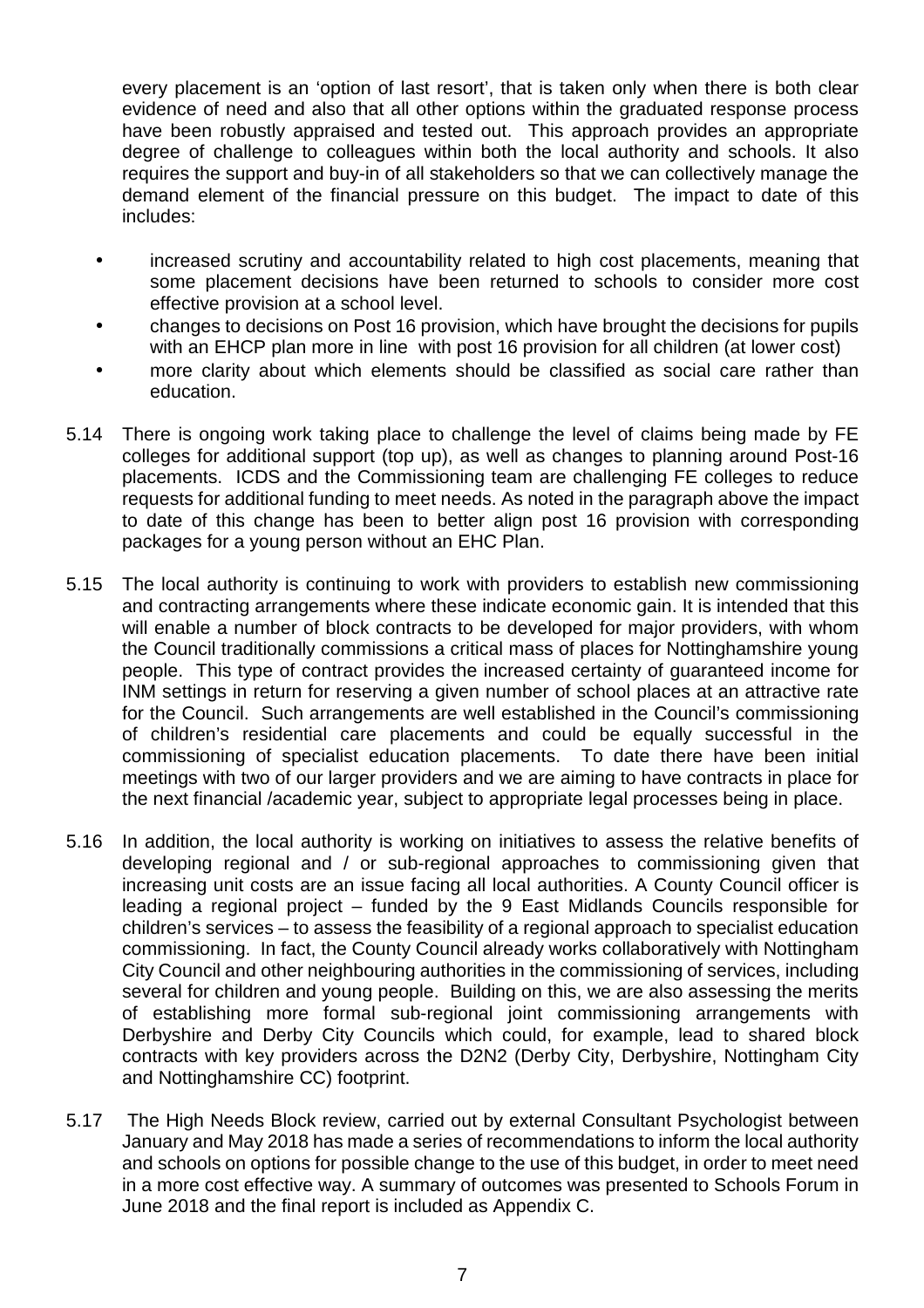- 5.18 In spite of the actions outlined above, officers are currently predicting a £2.4 million overspend in 2018-19 and £7.1 million in 2019/20. This indicates that actions taken to resolve the pressures in the HNB are insufficient and further action needs to be taken. It is also clear that local authority actions alone will not address the escalating overspend in the INM budget. Building on the recommendations of the HNB review it is imperative that schools and the local authority work in partnership in the best interests of the children and young people with SEND to radically change the ways of working to meet needs.
- 5.19 A representative for each phase of education from the Schools Forum has been invited to join a planning group, which will plan and deliver a series of consultation meetings on options for change in November 2018 to inform the report to Schools Forum in December 2018. The feedback from the consultation events will be used to support decisions about new ways of partnership working with schools, with the aim of meeting the needs of CYP with SEND in the most appropriate educational settings and within the budget available.
- 5.20 Local authorities will be allowed to transfer up to 0.5% from their schools block with the agreement of their schools forum for 2019-20. The amount of the transfer, based on the indicative 2019-20 schools block funding, would be £2.4m. Transfers above this limit or where the schools forum have turned down the request would require Secretary of State approval. The financial models take account of this proposal.
- 5.21 This proposal is for one year only therefore only applies to funding for 2019-20.

#### **Question 1**

#### **Do you agree with the proposal to transfer 0.5% from the total schools block funding to the high needs block? Yes/No**

#### Reduction in the NFF Primary Low Prior Attainment (LPA) Unit Value

5.22 The unit value for the primary LPA has been reduced in the NFF for 2019-20 from £1,050 to £1,022. To continue with the principle to mirror the NFF as far as possible consideration will need to be given to reflect this reduction in the LFF as well. The DfE rationale for the reduction in the unit value is to balance the increase in the cohort. Those schools protected by the MFG would not see any impact on their funding. The financial models show the impact of this proposed change.

#### **Question 2**

**In order to continue with the principle to mirror the NFF as far as possible the local authority would need to reduce the unit value for the primary low prior attainment factor from £1,050 - £1,022 (before the area cost adjustment).** 

#### **Are you in agreement with this proposal? Yes/No**

#### Minimum per Pupil (MPP)

5.23 The Minimum Per Pupil was a newly introduced optional factor as part of the 2018-19 NFF. This allowed local authorities to provide amounts up to this level for primary and secondary schools. It is calculated by adding together the pupil led allocations (AWPU/basic per pupil, deprivation, low prior attainment, English as an Additional language) to the school led allocation (lump sum and sparsity) and dividing it by the number of pupils on roll. If the resultant per pupil amount is less than the amounts in Table 2 The school's budget is increased to the minimum amount. Gains received under this factor are not subject to capping.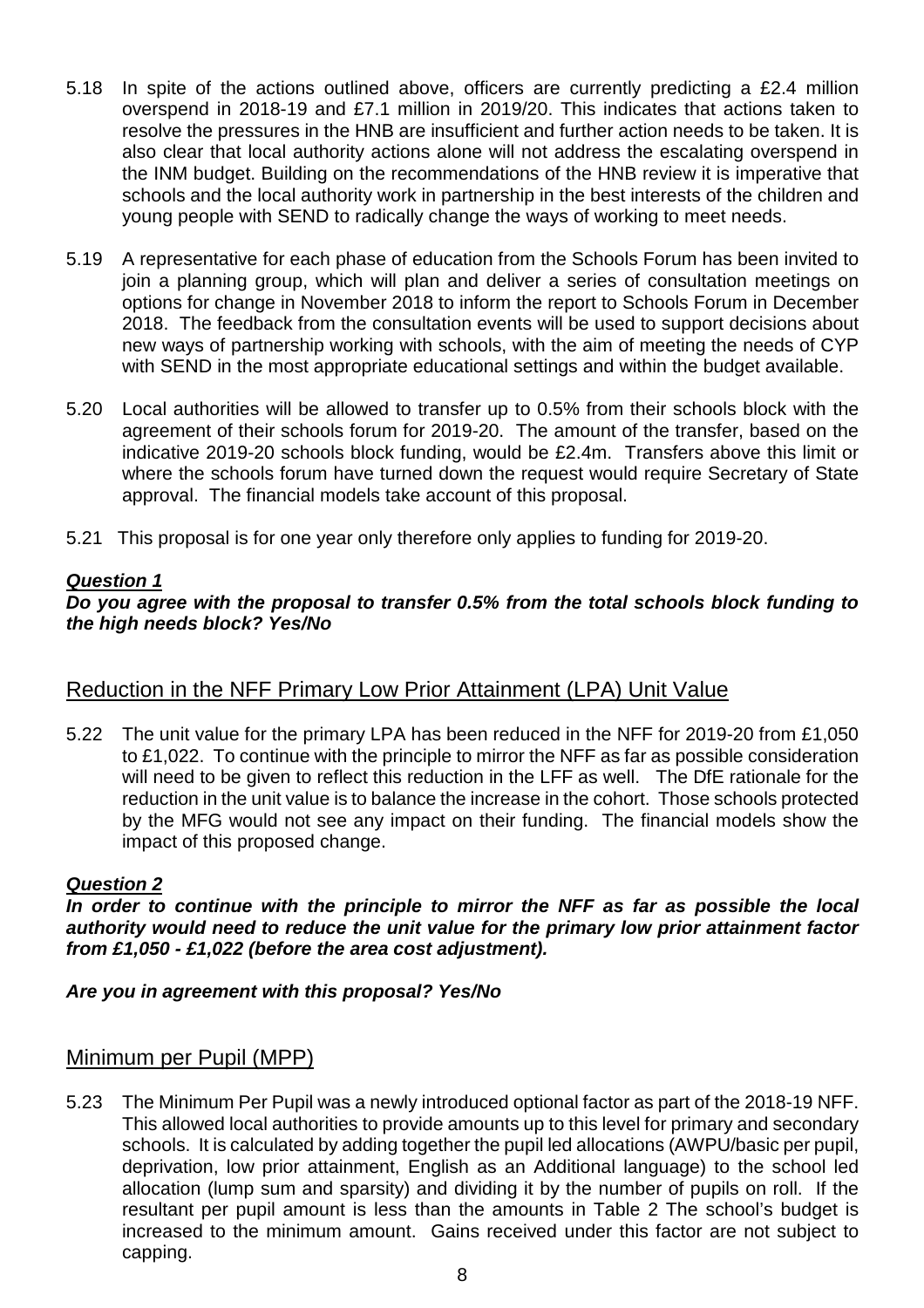5.24 This factor and unit value was adopted by the local authority as part of mirroring the NFF. The current NFF levels applicable to the Authority are:

| <b>NFF Minimum Per Pupil</b> |                            |       |       |  |
|------------------------------|----------------------------|-------|-------|--|
|                              | Primary Secondary KS3 Only |       |       |  |
|                              | £                          | £     | £     |  |
| 2018-19                      | 3,300                      | 4,600 | 4,600 |  |
| 2019-20                      | 3,500                      | 4,800 | 4,600 |  |

**Table 2 – Minimum Per Pupil NFF amounts** 

Note: The MPP for Middle Schools depends on the year groups in the school

- 5.25 Your views are sought on whether or not the current MPP level should be increased.
- 5.26 The financial models provided illustrate no increase (model 1 and 2), £100 increase (model 3) and £200 increase to 19-20 level per pupil (model 4) and what the MFG and gains cap might be if that MPP level was adopted.

#### **Question 3**

**The current Minimum Per Pupil amount is set at £3,300 for primary and £4,600 for secondary. Do you think this should be increased for 2019-20? Yes/No** 

#### Minimum Funding Guarantee (MFG)

- 5.28 The purpose of the MFG is to protect schools from excessive year on year changes in funding as a result of, for example a change in pupil characteristics. As the protection provided is based on per pupil funding, the MFG calculation will not include school led or premises factors.
- 5.29 In previous years this protection was set at minus 1.5% which limited funding reductions to that percentage year on year. In 2018-19, however this was changed to a positive 0.25% in order for the local authority to pass on, in part, the funding increase commitment that all schools should see an increase of at least 1% (0.5% in 2018-19 and 2019-20 respectively) against their 2017-18 baseline. Unfortunately the Authority could not pass on this increase in full due to the transfer to the HNB.
- 5.30 By setting a positive MFG this also protects schools from any reduction in per pupil funding as a result of a change in pupil characteristics or unit values (see paragraph 5.23 re the LPA).
- 5.31 The EFSA will continue to apply the MFG to academy allocations based on what they actually received in the previous financial year, so some academies will continue to receive different levels of protection outside of the LFF.
- 5.32 The consultation proposal is to either maintain the MFG at its current level i.e. positive 0.25% (models 1,3 and 4) or increase it to 0.50% (Model 2 and this is the maximum it can go). The financial models illustrate the impact of the proposal when considered with the other consultation proposals i.e. MPP and gains cap.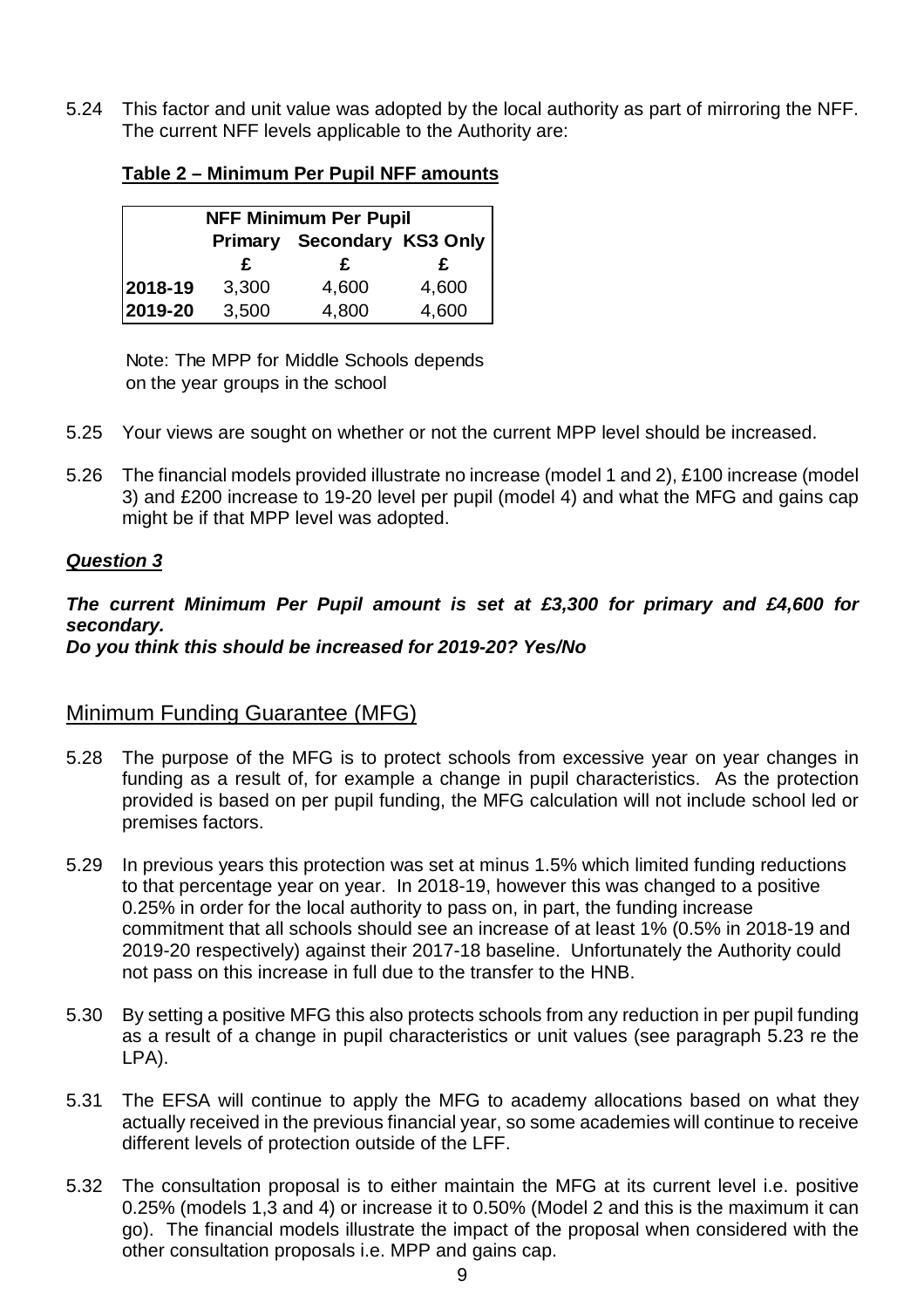#### **Question 4**

**The current MFG is set at positive 0.25% to allow schools to receive a minimum increase above their pupil led 2017-18 baseline. In consideration with the models provided at what level do you think the local authority should set the MFG for 2019-20?** 

- **a) 0.25% (Models 1,3 & 4 refers)**
- **b) 0.50% (Model 2 refers)**

#### Technical Adjustments

In order to transition to the NFF there are a number of technical adjustments that are necessary to ensure that school budgets are calculated in accordance with it. These manual adjustments will need to be made to the Education and Skills Funding Agency (ESFA) spreadsheet which LAs use to calculate school budgets (APT funding tool) and may require a disapplication request to be submitted to the Secretary of State. The local authority needs to be able to demonstrate that these adjustments have been consulted on.

The adjustments which will be needed are as follows:

- A manual adjustment to the MFG for those schools for whom a positive MFG would allocate more funding than they should be entitled to through the NFF. This relates to those schools who received all of their gain in 2018-19.
- The exclusion of exceptional premises factors from the Minimum Per Pupil (MPP) and MFG to mirror the calculation in the NFF.

#### **Question 5**

**To ensure that school budgets are calculated correctly and mirror the calculations in the NFF a number of technical adjustments will need to be made to the Education & Skills Funding Agency (ESFA) funding tool (APT).** 

#### **Are you in agreement with this proposal? Yes/No**

#### Gains Cap

5.33 The local authority is required to consult on the level of the gains cap and it is proposed that this will need to be set at between 0.25% and 1.10%. The financial models illustrate four possible levels for the gains cap and the impact when considered with the other consultation proposals i.e. MPP and MFG.

#### **Question 6**

**In order to make the formula affordable a gains cap will be required for 2019-20. In consideration with the models provided at what level do you think the local authority should set the gains cap for 2019-20?** 

**a) 0.25% (Model 4) b) 0.50% (Model 2) c) 1.00% (Model 3) d) 1.10% (Model 1)**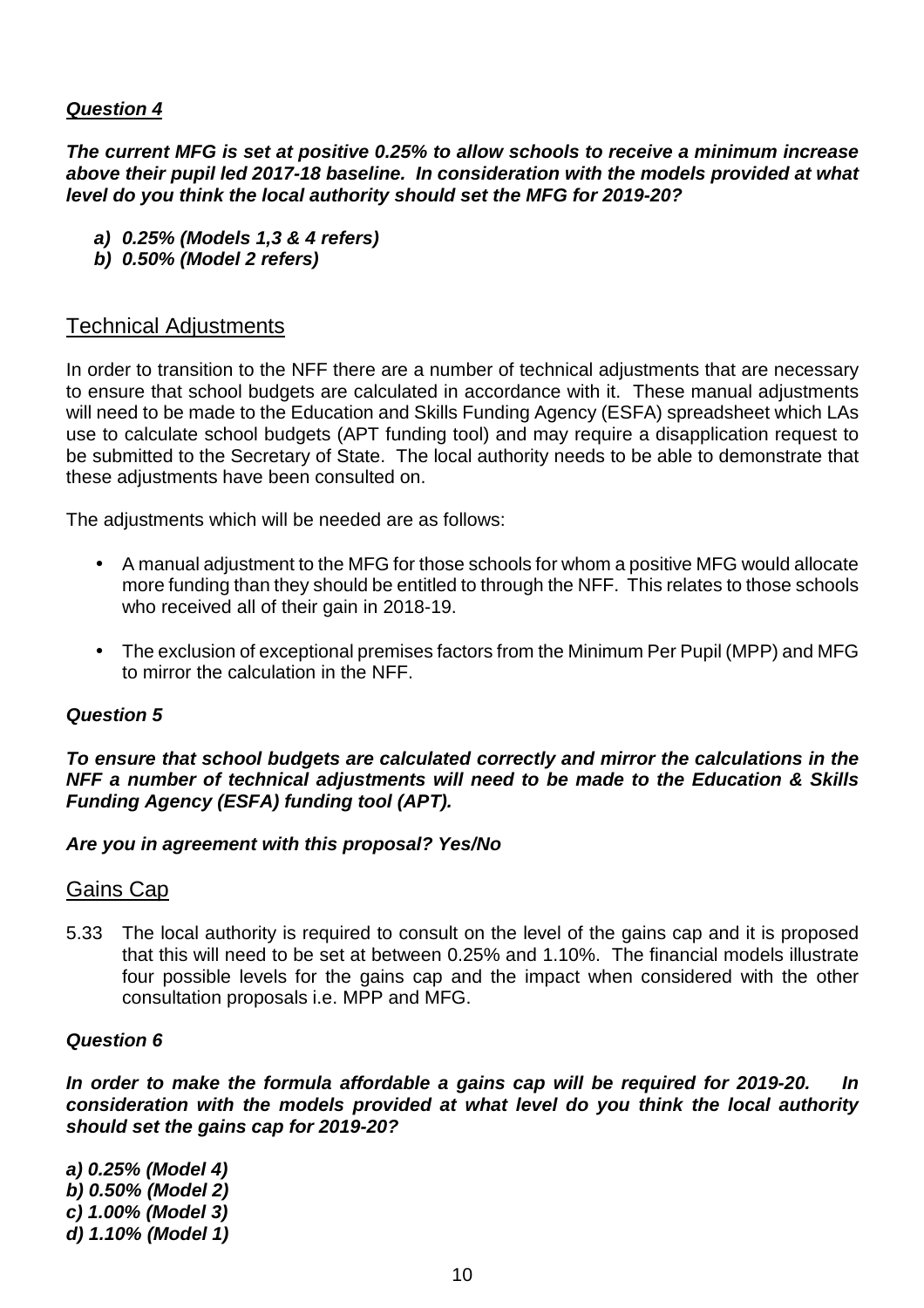#### De-delegation

- 5.34 The DfE continues to require that any funding that was subject to de-delegation in 2018- 19 should be re-approved by schools forum if the de-delegation is to continue in 2019-20. Maintained schools in each phase will need to agree collectively, through the Schools Forum, whether to de-delegate funding to the local authority to meet certain permitted categories of expenditure centrally. The rationale for de-delegation is to achieve economies of scale and to pool risk across schools for these costs.
- 5.35 De-delegation will be an option for maintained primary and secondary schools for the following allocations in line with 2013-14 to 2018-19 delegation. The indicative rates for de-delegation in 2019-20 are shown in the table below with the 2018-19 rates (shown in brackets) for comparison where changed.
- 5.36 It is proposed to reinstate de-delegation for Trade Union Facilities for 2019-20.
- 5.37 Since April 2018 maintained schools have had to 'opt in' to this scheme which has caused a lot of confusion with many maintained school head teachers not fully understanding the implications of not contributing to the scheme until a significant employee issue arises, sometimes at very short notice.
- 5.38 By law trade union representatives are entitled to reasonable time off from their substantive employment to undertake official trade union duties and undertake training relevant to the role. This cost effective scheme, which meets the requirements of the DfE Guidance: Trade Union Facility Time in Schools (Ref DFE-00007-2014), ensures that all schools who contribute can progress employee relations matters appropriately by providing school staff access to locally elected accredited trade union representatives who can provide their members support and representation at school based hearings, appeals, consultation meetings and other employee matters. Schools (both maintained and academy) who do not contribute must make their own arrangements for trade union consultation (on changes to policies) and representation by contacting Regional Trade Union Representatives.
- 5.39 The re-instatement of de-delegation for Trade Union Facilities will avoid future misunderstanding; ensure that all maintained schools gain immediate access to locally elected representatives to progress HR related issues when required at the start of the next financial year and enable consultation on policy developments to be conducted at local authority level. It will also ensure that all schools (including academy schools) who release their staff to undertake county-wide trade union duties receive a contribution towards staff cover costs without delay.

|                                                                             | <b>Primary per pupil</b><br>de-delegation | Secondary per pupil<br>de-delegation |
|-----------------------------------------------------------------------------|-------------------------------------------|--------------------------------------|
| Free school meal eligibility assessment                                     | £0.87                                     | £0.91                                |
| Support to underperforming ethnic minority groups and<br>bilingual learners | £5.03                                     | £5.03                                |
| Contingency for crisis communications                                       | £0.90                                     | Nil                                  |
| <b>Trade Union Facilities</b>                                               | £1.51                                     | £1.64                                |

# **Question 7 (to be answered by maintained schools only)**

- **Do you agree to the de-delegation of the following in 2019-20?**
- **Free school meals eligibility assessment?**
- **Support to underperforming ethnic minority groups and bilingual learners?**
- **Contingency for crisis communications?**
- **Trade Union Facilities?**

### **Thank you for taking the time to complete this consultation.**